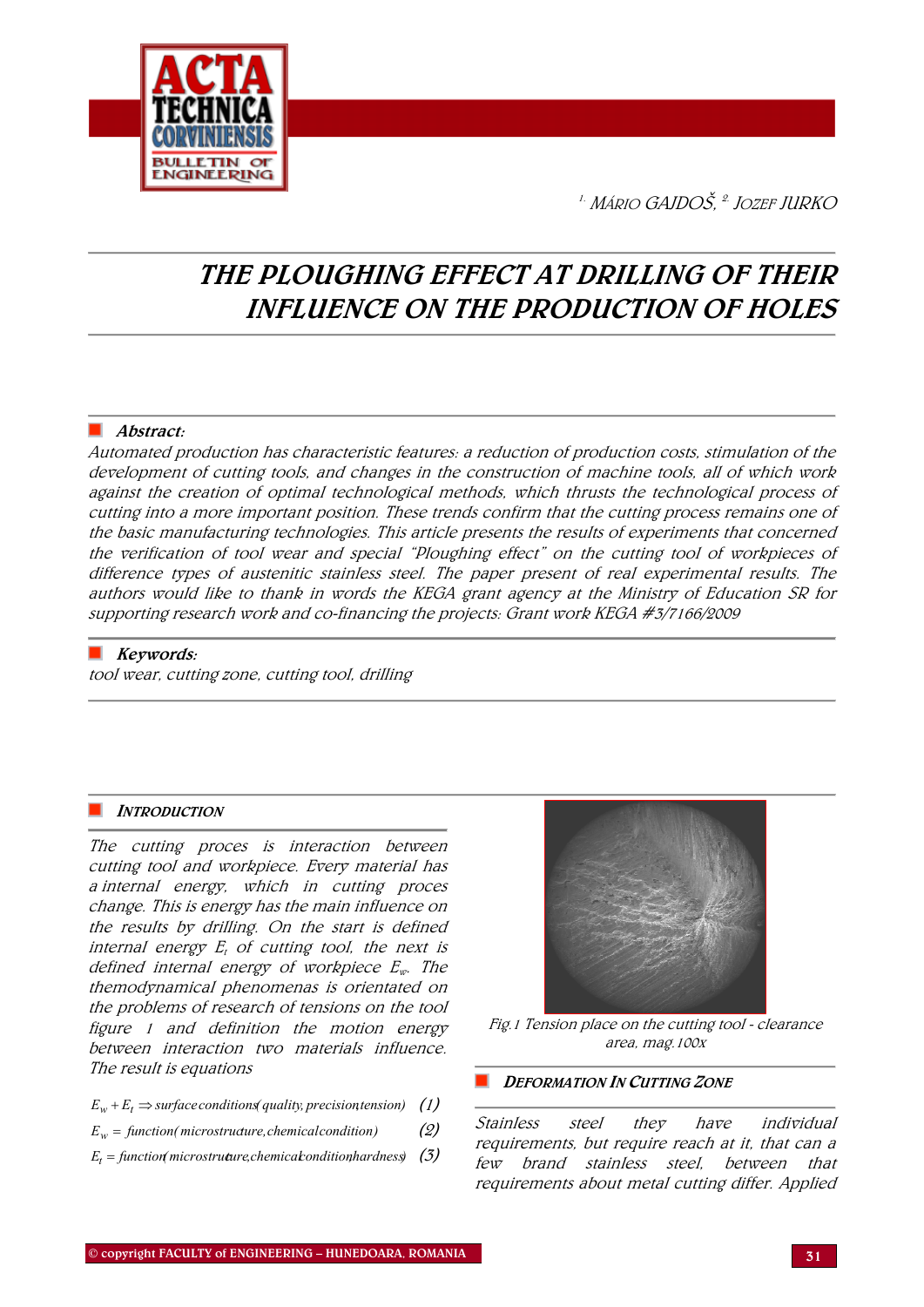# ACTA TECHNICA CORVINIENSIS – BULLETIN of ENGINEERING

modern special implements enable reduce generality problems, connect with machining present band material, alternatively these mess enable absolutely cast out about their true app. Austenitic stainless steel are one from the main tip of stainless steels, that applied because machining fabrication component. Be due broad appliance and machined chiefly turning and drilling. Bases requirements about cutting tool because metal cutting of stainless steel in compare with another alloy steel are, [2], [3] [4], [8]:

- advanced addiction at built up edge (BUE)
- drift at hardening of material.

These requirements we can chiefly eliminate true alternative inserts, videlicet band (ISO-M), that recommends generality world machinist of cutting tools. Action machining of stainless steel is dearly many a time accompanying birth BUE on the cutting edge, that make bucking tool life (currency) of cutting tool, affects brand of machined surfaces, give out at alteration dynamic characteristic of cutting process (cutting forces, cutting resistance,…), comedown action chip formation, as well as affect about assurance machining. In machining operations, mechanical work is converted to heat through the plastic deformation involved in chip formation and through friction between the tool and the workpiece,  $[1]$ ,  $[5]$   $[6]$ ,  $[7]$ :

## **EXPERIMENTAL PART**

Drilling tests were carried out using a vertical machining centre equipped with 10 000 rpm, 16 kW spindle. The tests used and HW-M20 drills with a diameter of  $\varnothing$  10 mm, at a cutting speed of 40 m/min and feed of 0,1 mm/rev were used without coolant. All experiments was realizated in practice by production product from X6Cr16Ni9Mn steel. In the tests used HW-M20 by conditions - cutting speed preliminary 25 m/min, presented in figure 2. Characteristical tool wear for different cutting conditions show is table 1.

About machining of stainless steel needed adhere following commendation, that are results experimental measured at laboratory and applied clause, [9], [10], [11], [12], [13], [14:

- needed act machining material attest
- apply inserts ISO-M
- secure consistence system machine-toolworkpiece-fixture
- technological discipline maint manufactural engine
- cutting tool exchange already about knockdown number of cutting edge
- cutting tools cast a voice by your leave capacity conjuction because surety adequate consistence and efficacious conscription warm of cutting tool

| Type of the cutting | <u>Tub.1 Tool wear at the cutting part</u> |
|---------------------|--------------------------------------------|
| material            | Tool wear at the cutting                   |
| HSS                 | part                                       |
| HW-M20              |                                            |
| HW-JET              |                                            |

#### Tab.1 Tool wear at the cutting part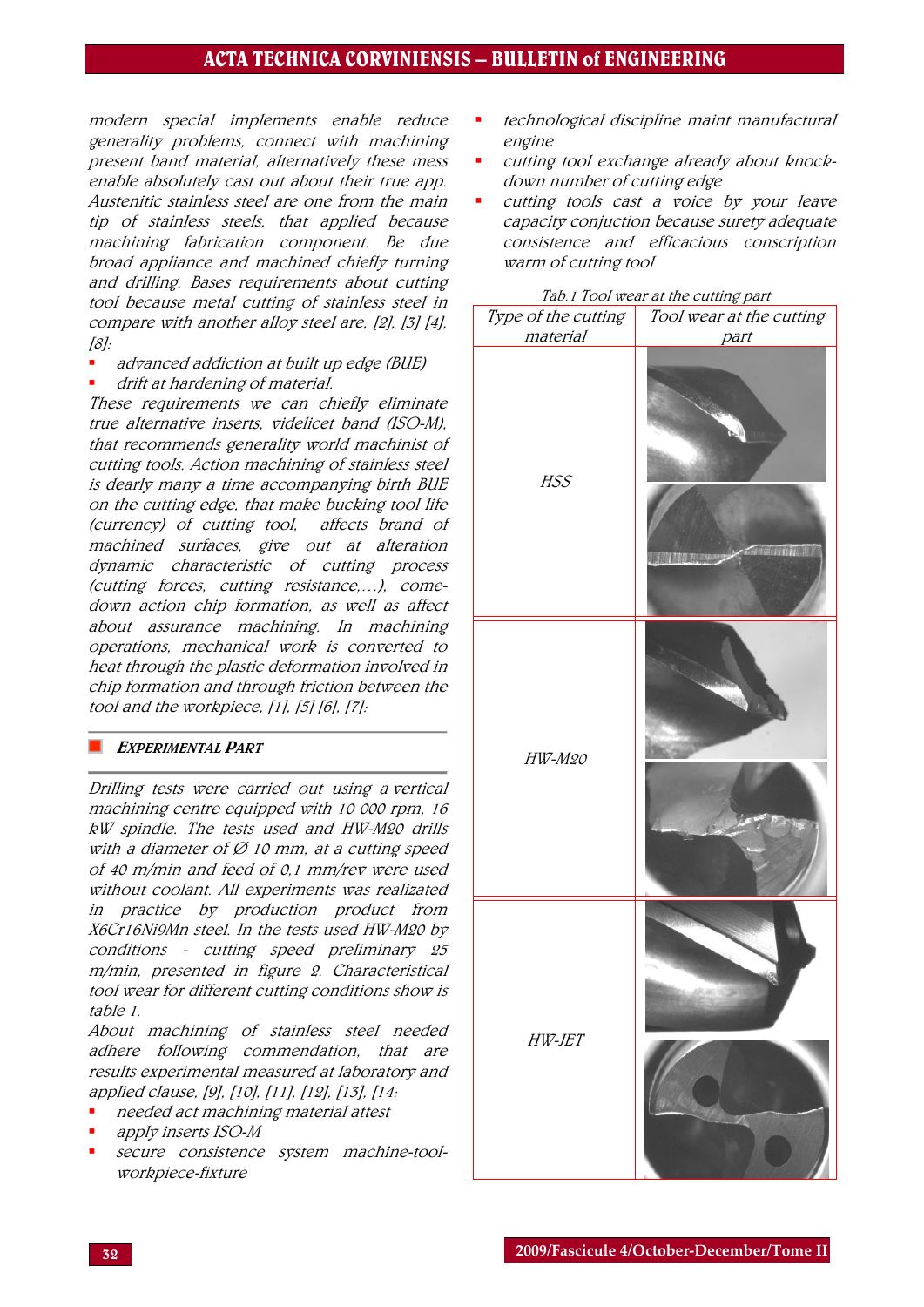

Fig.2 The drill used in cutting tests. The formation of built-up edge (BUE) is present, HSS

In the course of material selection, the cutting process generally can arise from the traits which the work piece material and the conditions of the cutting process. This character is material machinability. According to Cook material machinability is a quality of the material that expresses its capacity to process the work piece from the point of view of its functional qualities. Creation and formation of chips and tool wear of the cutting edge of the instrument influence the capacity of work piece processing. According to Tipnis material machinability is expressed as a quality of the material, which is defined by the state of the cut surface, the creation and shaping of chips, the effect of cutting forces and the durability of the cutting edge. According to Loladze, material machinability is a quality of the object material, which expresses its qualitative state by yielding to the effect of the cutting wedge. According to Victor, material machinability is a concept expressed by impermanence, change, and one with many possible meanings. According to the authors of this article, work piece material machinability is a quality of the work piece material that is defined in each individual case by the precise method of the cutting process, and the conditions of the technological system of instrument-object-setup. According to Mikovec

collec-tion of hard-to-machine materials comprises: construction steel selected for high strength and firmness, tempered austenitic manganitic stainless steel, nonmagnetic nickelmanganese and chrome-manganese steels, stainless and high-alloyed chrome steels, austenitic stainless steels, refractory and heattreated, hardened chrome-nickel steels, nickel and cobalt alloys, highly-smeltable metals and several further types of powder-metallurgy productions. Sintered carbide instruments are preferable in a cutting instrument, according to the author's recommendations. Mikovec recommends values for the dimensions of cutting instruments. In turning austenitic stainless steels, it is not recommended a negative facing angle be chosen, because it causes strain hardening along the cutting surface, and because it produces constant chips, so a cutting lathe can be used instead, with chip shapers. According to the author the choice of cutting conditions depends on the type, shape, size (thickness and firmness) of the cutting instrument, and the type, size (thickness), and capacity of the turning machine, and most of all of the material of the cutting portion of the instrument, the required life of the cutting wedge, and the material of the work piece. For austenitic stainless steels, which are characterized by strain hardening of the surface during the cut, it is recommended that the thickness of chip  $h<sub>i</sub>$  be larger than 0.1 mm. The cutting zone is a summary term from the region during cutting To properly describe the cutting zone it is necessary to describe the regions and test parameters. Primary plastic deformation zone (primarily an examination of phenomena associated with the creation and formation of chips, with the effect of the components of cutting force-the state of strain deformation, the location of the angle of the shear level, chip compression, the temperature field, chip shape, chip formation and separation, the effect of the components of cutting force)

Secondary plastic deformation zone (primarily an examination of phenomena associated with friction and cutting wedge wear, and also with the generation of heat and temperature-the location of the grain angle, the contact length of the cutting wedge and the face plate, friction stress and scab creation (BUE), friction, the generation of heat and temperature, the mechanism of tool wear). Tertiary plastic